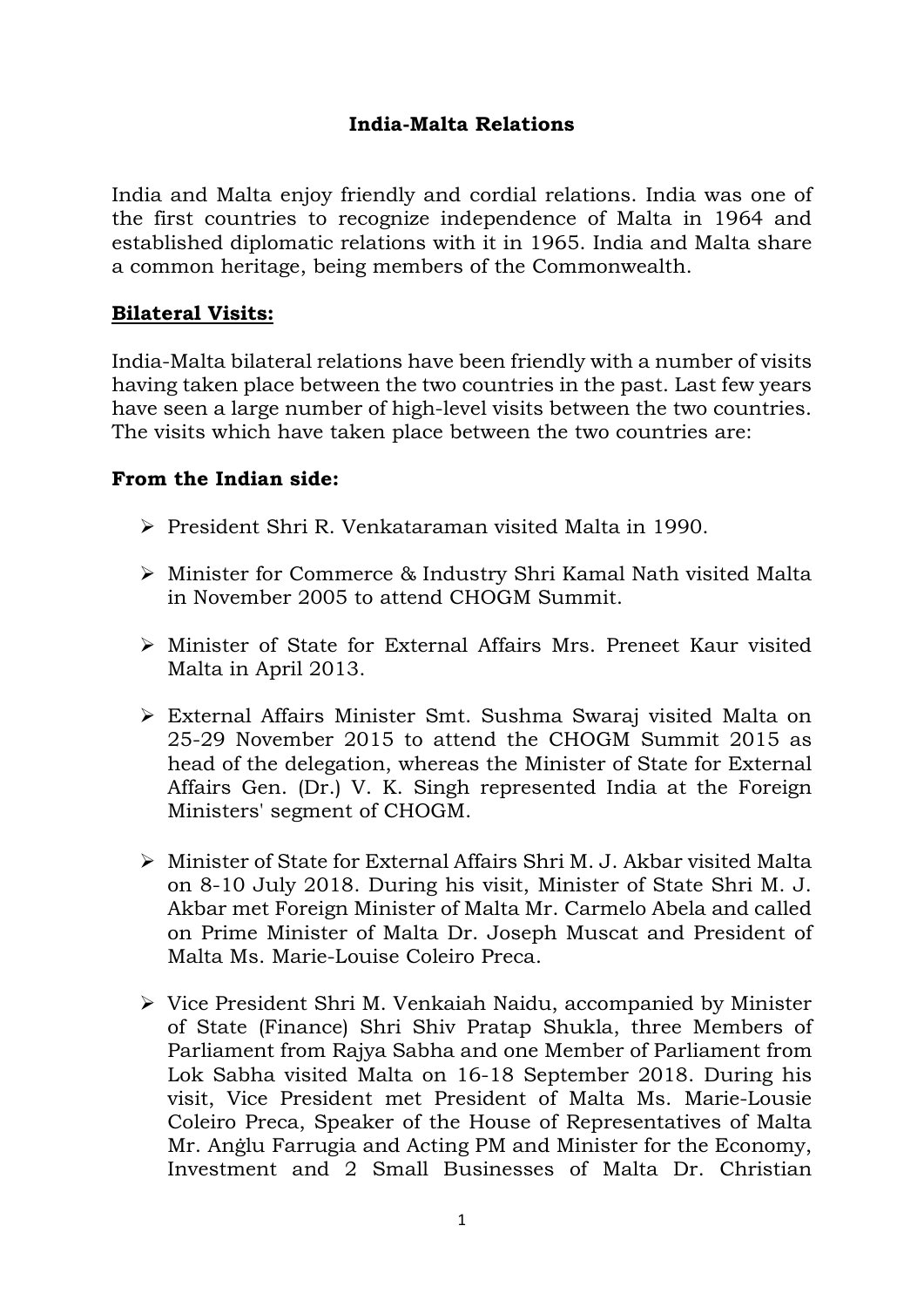Cardona. Three MoUs on (i) Maritime Cooperation between Ministry of Shipping, India and Ministry of Transport, Infrastructure and Capital Projects, Malta; (ii) Mutual cooperation between the Foreign Service Institute, India and The Mediterranean Academy of Diplomatic Studies, University of Malta; and (iii) Tourism Cooperation between India and Malta were signed during the visit.

 Hon'ble Speaker, Lok Sabha Smt. Sumitra Mahajan visited Malta on 9-11 January 2019 to participate in the Standing Committee Meeting of the Conference of Speakers and Presiding Officers of the Commonwealth.

### From the Maltese side:

- Prime Minister of Malta Dr. Edward Fenech Adami visited India in 1989.
- $\triangleright$  President of Malta Dr. Censu Tabone visited India in January 1992.
- Foreign Minister of Malta Dr. Michael Frendo visited India in March 2005.
- Chairman of the Standing Committee on Foreign and European Affairs Mr. Jason Azzopardi led a five-member goodwill Parliamentary delegation to India in March 2007.
- Foreign Minister of Malta Dr. Michael Frendo, in his capacity as the Chairman of the Steering Committee of Commonwealth Connects [on bridging the digital divide], visited India in March 2007 to take part in Commonwealth Connects 2007- e-Partnership Summit held in New Delhi.
- Speaker of the Maltese House of Representatives Mr. Louis Galea visited India in January 2010 for the Commonwealth Speakers meeting.
- Deputy Prime Minister & Foreign Minister of Malta Dr. Tonio Borg visited India in January 2010.
- Minister for Sustainable Development, Environment and Climate Change Mr. Leo Brincat visited India in February 2015 to participate and address the Delhi Sustainable Development Summit 2015 organized by TERI in New Delhi.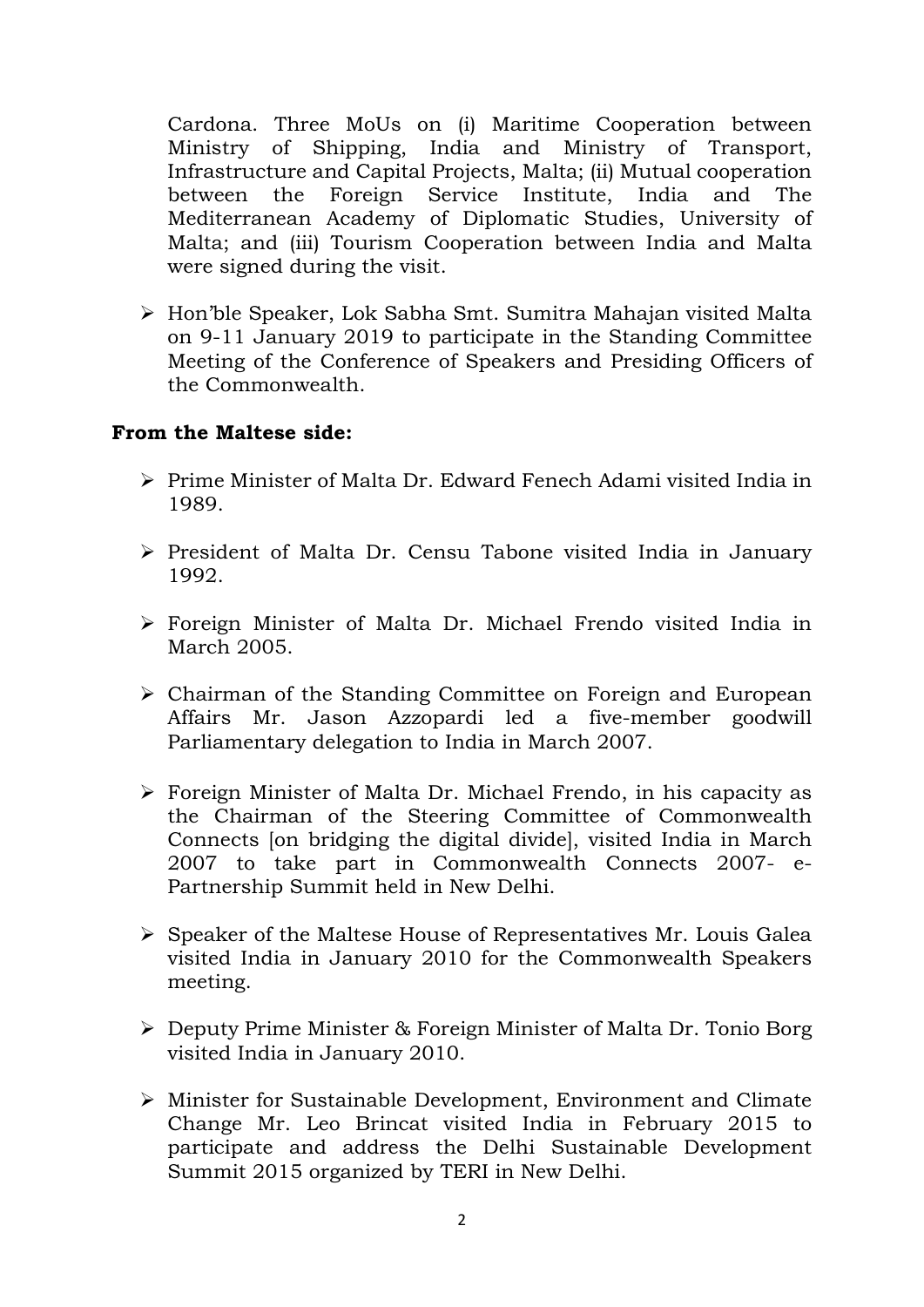- Minister of Finance of Malta Prof. Edward Scicluna visited India in February 2018 to participate in the Global Business Summit organized by the Economic Times and Yes Bank.
- Minister for Energy and Water Management of Malta Mr. Joseph Mizzi visited India in February 2018.
- Minister for Foreign Affairs and Trade Promotion of Malta Mr. Carmelo Abela visited India in March 2018 leading a large business delegation. During the visit, Minister Abela participated in the India-Europe Business Forum, hosted by FICCI in New Delhi. He met External Affairs Minister Smt. Sushma Swaraj and Minister of State for External Affairs Shri M.J. Akbar during the visit.
- $\triangleright$  Prime Minister of Malta Dr. Joseph Muscat accompanied by Minister for the Economy, Investment and Small Business of Malta Dr. Christian Cardona and a large business delegation from Malta attended the Vibrant Gujarat Summit on 18- 20 January 2019. PM Muscat also met Hon'ble Prime Minister Shri Narendra Modi on the margins of the Summit.
- Minister for Environment, Sustainable Development and Climate Change of Malta Dr. Jose Herrera visited India to participate in the UNCCD COP14 meeting hosted by India from 2-13 September 2019 and addressed the meeting on 09 September 2019.

## Institutional arrangements

India and Malta have entered into several bilateral MoUs/Agreements, which include Agreement on Cultural Cooperation, Agreement on Avoidance of Double Taxation, Protocol for Foreign Office Consultations, Agreement on waiver of visa requirements for holders of Diplomatic and Official passports, MoU on Maritime Cooperation between India and Malta, MoU for Cooperation between Foreign Service Institute (Ministry of External Affairs, India), and Mediterranean Academy of Diplomatic Studies, Malta and MoU in the field of Tourism Cooperation between India and Malta.

#### Economic relations

An Indian company, M/s Aurobindo Pharma, which had commenced its operations in Malta in January 2009, is now one of the largest analytical Pharma testing facilities in Europe.